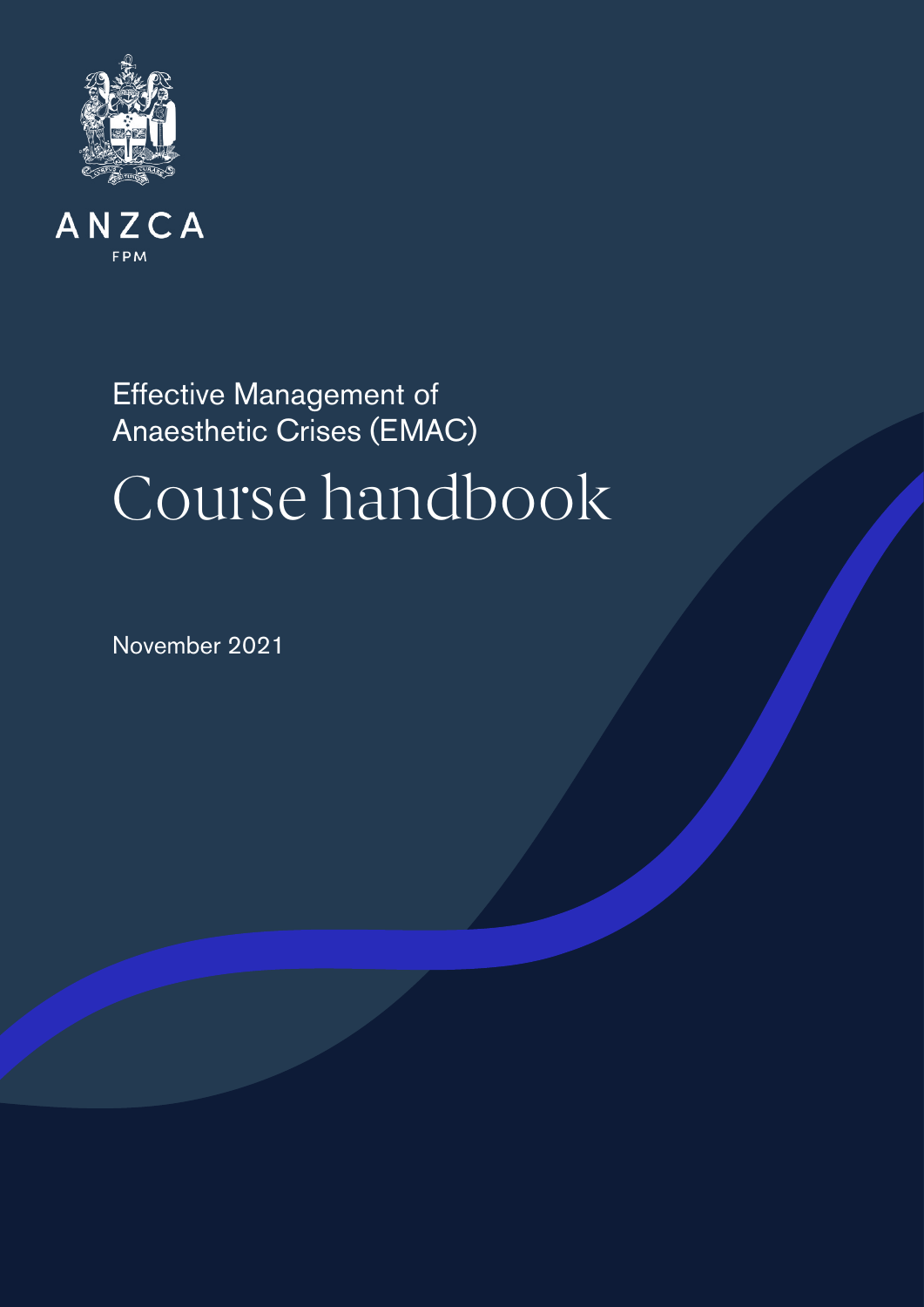© Copyright 2019 – Australian and New Zealand College of Anaesthetists. All rights reserved This work is copyright. Apart from any use as permitted under the Copyright Act 1968, no part may be reproduced by any process without prior written permission from ANZCA. Requests and inquiries concerning reproduction and rights should be addressed to the Chief Executive Officer, Australian and New Zealand College of Anaesthetists, 630 St Kilda Road, Melbourne, Victoria 3004, Australia. Website: www.anzca.edu.au Email: [ceoanzca@anzca.edu.au](mailto:ceoanzca@anzca.edu.au)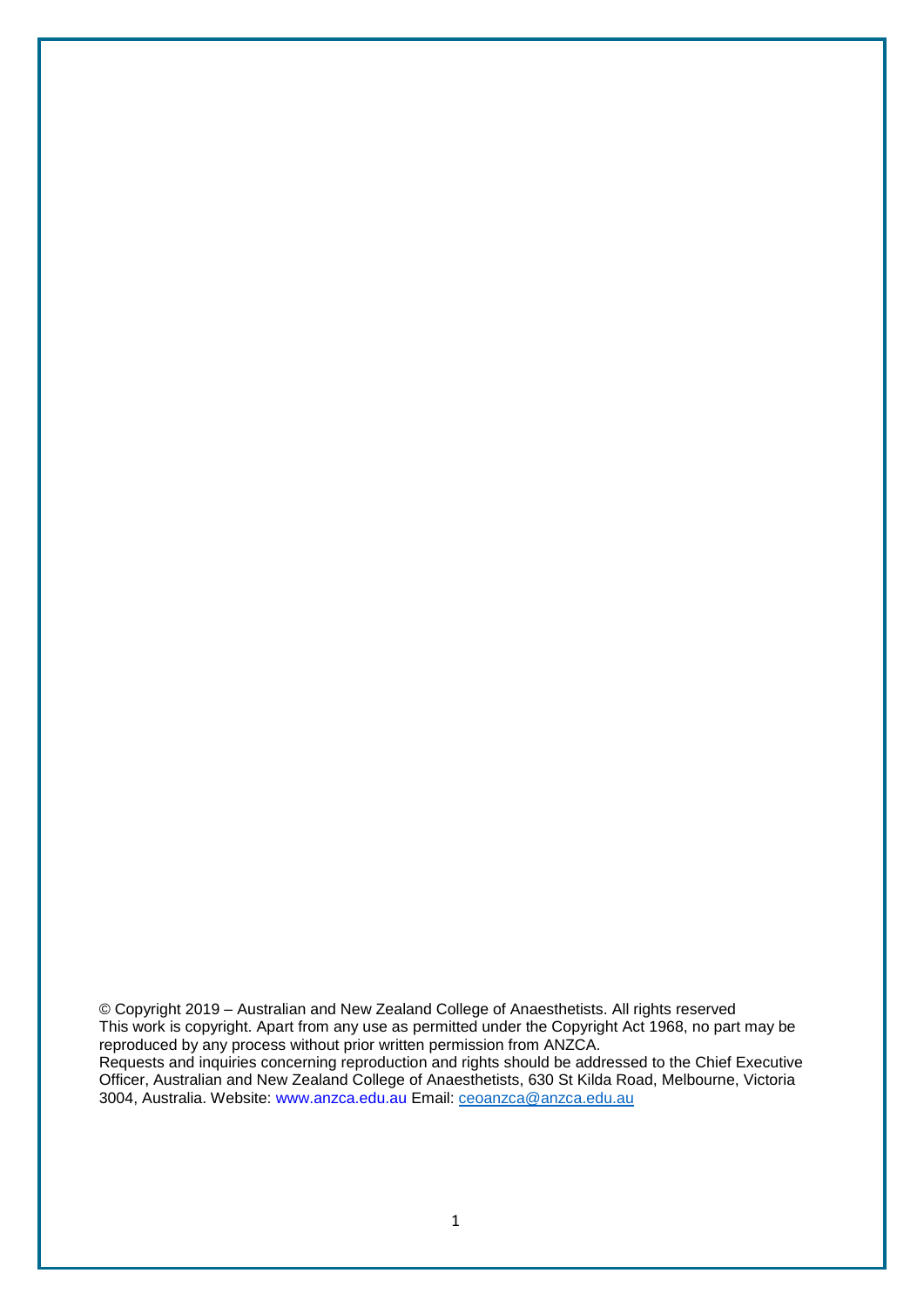## **CONTENTS**

| 1. |               |                                                                      |  |  |  |  |
|----|---------------|----------------------------------------------------------------------|--|--|--|--|
| 2. |               |                                                                      |  |  |  |  |
|    | 2.1           |                                                                      |  |  |  |  |
|    | $2.2^{\circ}$ |                                                                      |  |  |  |  |
|    | 2.3           |                                                                      |  |  |  |  |
|    | 2.4           |                                                                      |  |  |  |  |
|    | 2.5           |                                                                      |  |  |  |  |
|    | 2.6           |                                                                      |  |  |  |  |
|    | 2.7           |                                                                      |  |  |  |  |
|    | 2.8           | Accreditation of simulation centres for delivery of the EMAC course9 |  |  |  |  |
|    | 2.9           |                                                                      |  |  |  |  |
| 3. |               |                                                                      |  |  |  |  |
|    | 3.1           |                                                                      |  |  |  |  |
|    | 3.2           |                                                                      |  |  |  |  |
|    | 3.3           |                                                                      |  |  |  |  |
|    | 3.4           |                                                                      |  |  |  |  |
|    | 3.5           |                                                                      |  |  |  |  |
| 4. |               |                                                                      |  |  |  |  |
| 5. |               |                                                                      |  |  |  |  |
|    | 51            |                                                                      |  |  |  |  |
|    |               |                                                                      |  |  |  |  |
| 6. |               |                                                                      |  |  |  |  |
| 7. |               |                                                                      |  |  |  |  |
| 8. |               |                                                                      |  |  |  |  |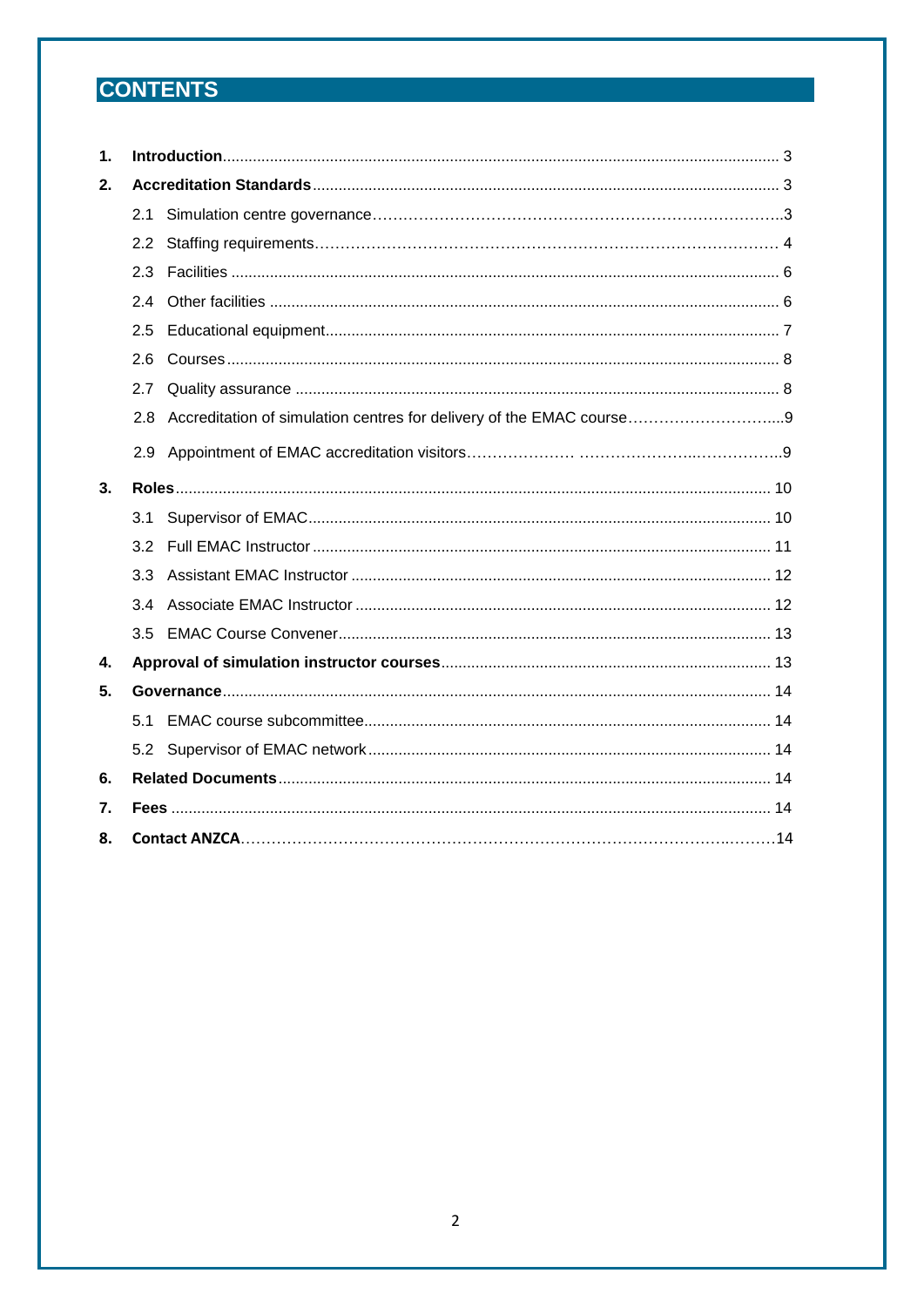## <span id="page-3-0"></span>**INTRODUCTION**

The simulation-based Effective Management of Anaesthetic Crises (EMAC) course provides training in the management of anaesthetic emergencies. The course consists of five modules run over two and a half days covering the topics of human factors, airway management, cardiovascular emergencies, anaesthetic emergencies and trauma management.

The EMAC Course Subcommittee is responsible for organising the inspection of facilities seeking accreditation for the provision of EMAC courses. See **EMAC Course Subcommittee** [terms of reference.](https://networks.anzca.edu.au/d2l/le/content/7396/viewContent/85994/View) Administrative support is through the [ANZCA Education Unit.](mailto:emac@anzca.edu.au)

This handbook defines the requirements of the Australian and New Zealand College of Anaesthetists (ANZCA) for centres offering EMAC courses or which are seeking accreditation to offer the EMAC course.

Accredited simulation centres are those accredited by ANZCA for the purpose of offering EMAC.

Centres will be accredited by ANZCA if their simulation facilities meet accreditation standards outlined in this handbook, and their course delivery complies with the *EMAC Instructors' Manual*.

Accrediting inspectors and participants of the ANZCA Continuing Professional Development (CPD) Program are eligible to claim credits. Visit the CPD [portfolio](https://cpd.anzca.edu.au/) for more detail.

Simulation centres that request accreditation to operate the EMAC course will be assessed by ANZCA representatives, with approval being granted by ANZCA Council. Accreditation will be granted for a maximum of five years.

## <span id="page-3-1"></span>**ACCREDITATION STANDARDS**

Accredited centres must have a suitable governance structure to ensure that they meet the relevant standards set by ANZCA as well as processes to ensure they comply with local regulations pertaining to employment and occupational health and safety.

Appointed staff must be appropriate for the Centre's overall purpose, in addition to suitability to the EMAC Courses.

#### <span id="page-3-2"></span>**2.1Simulation centre governance**

Suitable governance requirements must include the following:

2.1.1 Purpose and mission statement.

2.1.2 Strategic business plan to ensure adequate resources (staffing, recurrent and capital expenditure) to support future delivery of high quality EMAC courses.

2.1.3 Quality improvement plan in place.

2.1.4 Appropriate repairs, maintenance and replacement strategy.

2.1.5 Evidence of compliance with local Occupational Health and Safety (OHS) / Work Health and Safety (WHS) guidelines.

2.1.6 Centre policy and procedure manual noting in particular, the presence of appropriate policies on:

- 2.1.6.1 Use of medications (expired/real/re-labelled).
- 2.1.6.2 Privacy and confidentiality.
- 2.1.6.3 Video recording and storage of digital data.
- 2.1.6.4 Use of defibrillation in an oxygen enriched environment and attention to fire safety.<sup>1</sup>

2.7.6.6 Dealing with 'real' clinical events.

 $1$  Mannequins can accumulate oxygen in their cavities and circuitry may cause sparks initiating fire, note Laerdal safety advisory alert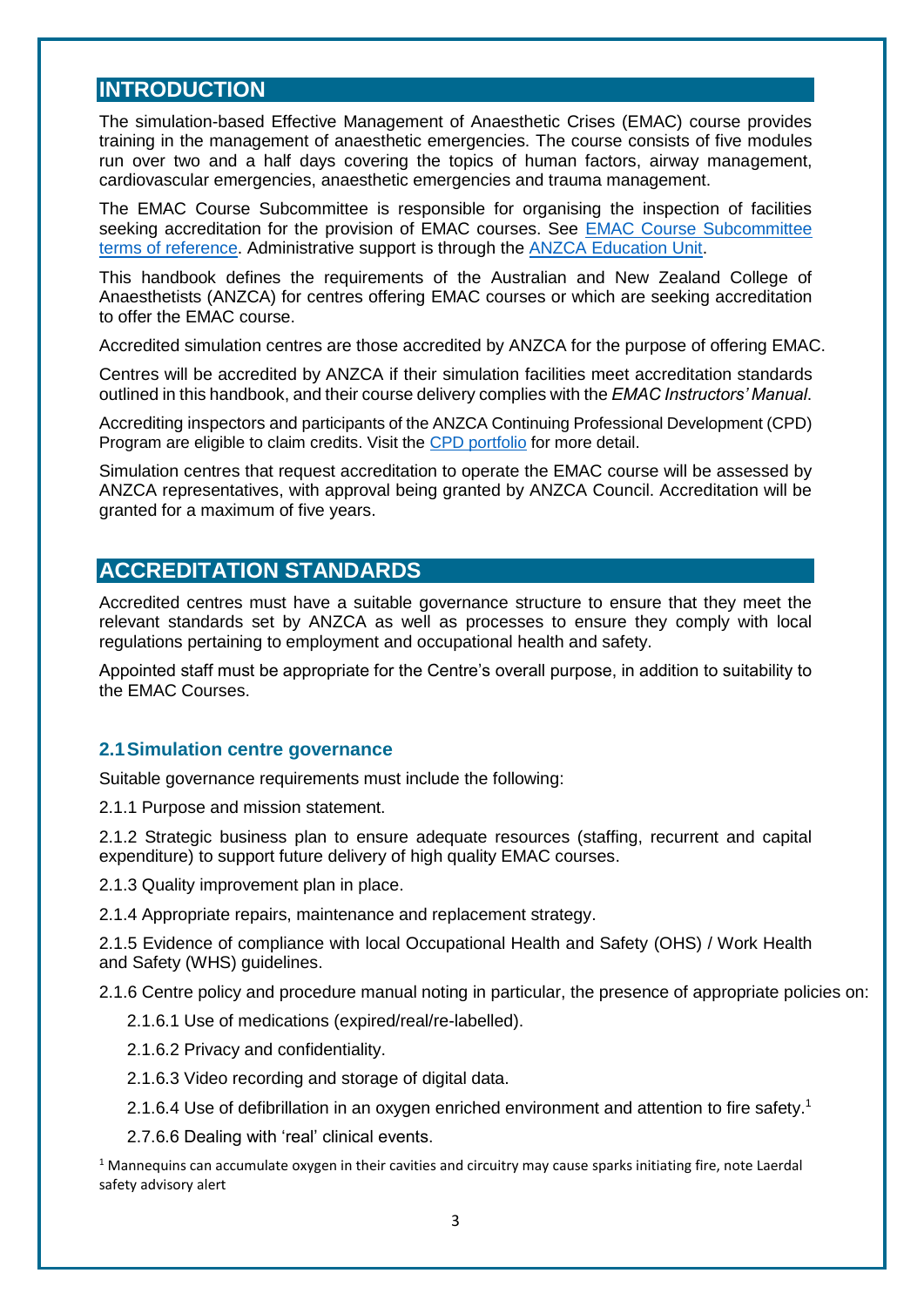#### <span id="page-4-0"></span>**2.2 Staffing requirements**

- 2.2.1 An Organisational Chart and associated position descriptions to be provided for all Simulation Centre staff; including but not limited to:
	- 2.2.1.1 A designated leadership position (eg Centre Director) with responsibility for centre governance and overall simulation centre operations.
	- 2.2.1.2 Administrative officer.
	- 2.2.1.3 Staff to support audio-visual, information/communications technology and biomedical needs.
	- 2.2.1.4 A designated Supervisor of EMAC with overall responsibility for EMAC courses in that centre. See [Supervisor of EMAC terms of reference.](https://networks.anzca.edu.au/d2l/le/content/7396/viewContent/85961/View)

2.2.2 For each course that is delivered, a designated EMAC Course Convener must be present for the duration of the course. Refer to 'Convener' under 'Roles' below.

2.2.3 It is highly recommended that a core group of credentialed EMAC Instructors attend the entire course. For courses with 12 participants:

- 2.2.3.1 A minimum of two Full EMAC Instructors are required for human factors and trauma modules.
- 2.2.3.2 A minimum of four EMAC Instructors are required for remaining modules, at least two of whom must be Full EMAC Instructors rather than Assistant or Associate **Instructors**
- 2.2.4 A minimum of four additional staff are recommended to ensure high quality course delivery. These may be senior anaesthetic trainees or other designated personnel:
	- 2.2.4.1 Three staff to fill the variety of roles, one of whom must be 'console-capable', for each concurrent simulation session.
	- 2.2.4.2 One dedicated console operator.
	- 2.2.4.3 It is recommended the second debriefer does not play an active role within the scenarios.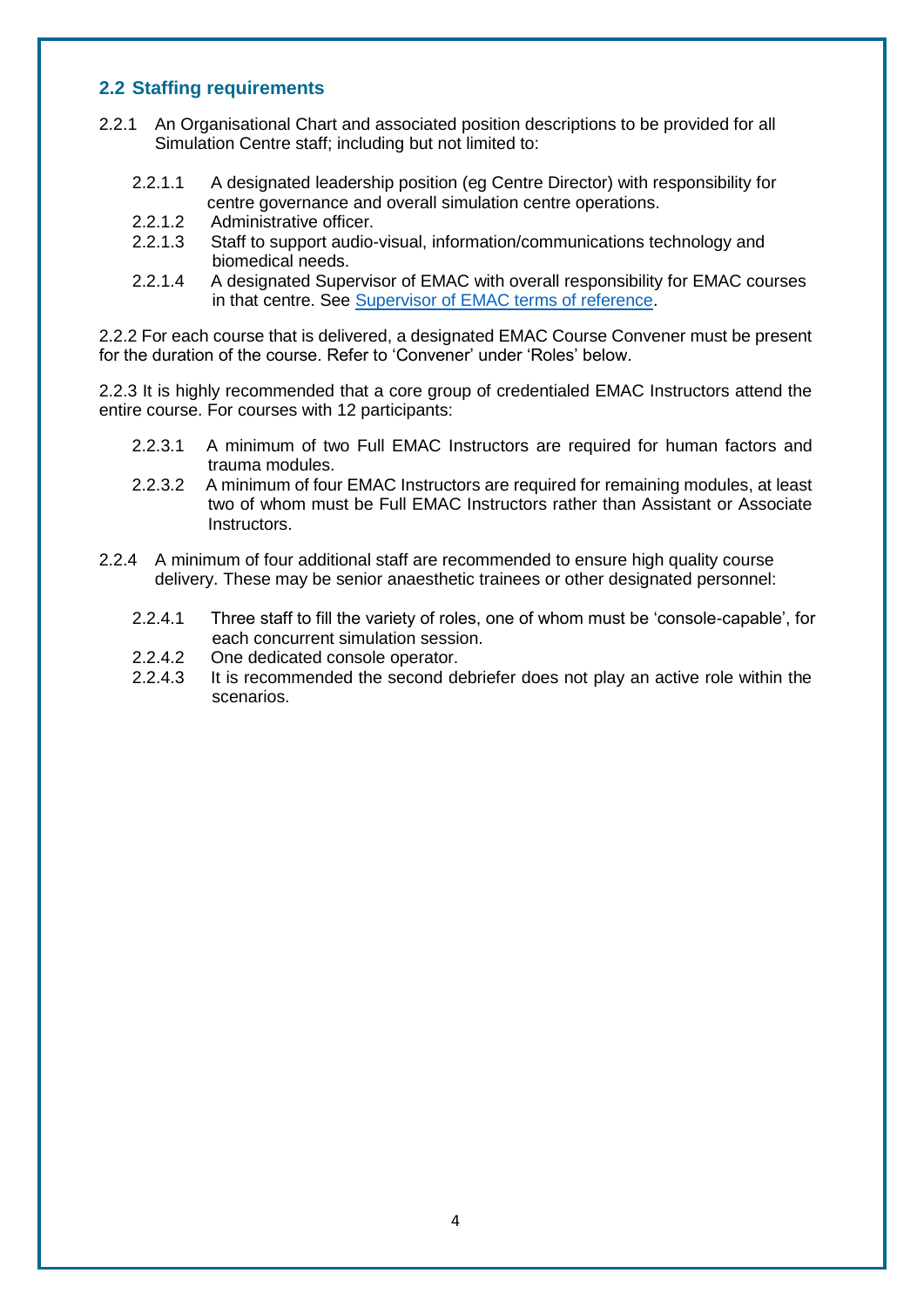## **Below is a table of recommended staffing numbers for each module.**

| <b>MODULE</b>                 | <b>TOTAL STAFF/ROLES</b> | <b>DESCRIPTION OF STAFFING/ROLES</b>                               | <b>TOTAL INSTRUCTORS &amp;</b><br><b>INSTRUCTOR ROLES</b>                           |  |
|-------------------------------|--------------------------|--------------------------------------------------------------------|-------------------------------------------------------------------------------------|--|
|                               |                          | Console operator                                                   | Instructor x 2                                                                      |  |
| Module 1<br>Human Factors     |                          | Instrument or PACU nurse<br>depending on scenario                  | Instructors to be hand-over<br>anaesthetist                                         |  |
|                               | 7                        | Circulating nurse                                                  |                                                                                     |  |
|                               |                          | Anaesthetic nurse / capable                                        |                                                                                     |  |
|                               |                          | Surgeon                                                            |                                                                                     |  |
|                               | 9                        | Console operator                                                   | Instructor x 4                                                                      |  |
| Module 2                      |                          | Instrument nurse                                                   | Instructors to be hand-over<br>anaesthetist, phone call roles<br>and patient voices |  |
| Cardiovascular<br>emergencies |                          | Circulating nurse / PACU nurse                                     |                                                                                     |  |
|                               |                          | Anaesthetic nurse / capable                                        |                                                                                     |  |
|                               |                          | Surgeon                                                            |                                                                                     |  |
| Module 3                      | $\overline{7}$           | Console operator                                                   | Instructor x 4                                                                      |  |
| Airway emergencies            |                          | Circulating nurse                                                  | Instructor to be hand-over<br>anaesthetist                                          |  |
|                               |                          | Anaesthetic nurse / capable                                        |                                                                                     |  |
|                               | 9                        | Console operator                                                   | Instructor x 4                                                                      |  |
|                               |                          | Circulating or ED junior (depending<br>on scenario)                | Instructor to be hand-over<br>anaesthetist and pretend<br>switchboard               |  |
| Module 4<br>Anaesthetic       |                          | Surgeon / Neurosurg reg or ED<br>physician (depending on scenario) |                                                                                     |  |
| emergencies                   |                          | Instrument or ED charge nurse<br>(depending on scenario)           |                                                                                     |  |
|                               |                          | Anaesthetic nurse / capable                                        |                                                                                     |  |
|                               | $\overline{7}$           | Console operator                                                   | Instructor x 2                                                                      |  |
| Module 5                      |                          | Anaesthetic nurse / capable                                        | Instructor to be hand-over<br>anaesthetist                                          |  |
| Trauma                        |                          | Surgeon x 2 or physician                                           |                                                                                     |  |
|                               |                          | Instrument nurse                                                   |                                                                                     |  |

For optimum contribution to student learning and minimum disruption to their note-taking, it is recommended that Instructors / debriefers do not play an active role in scenarios.

Debriefers can play brief handover roles or switchboard / voice-overs from console room.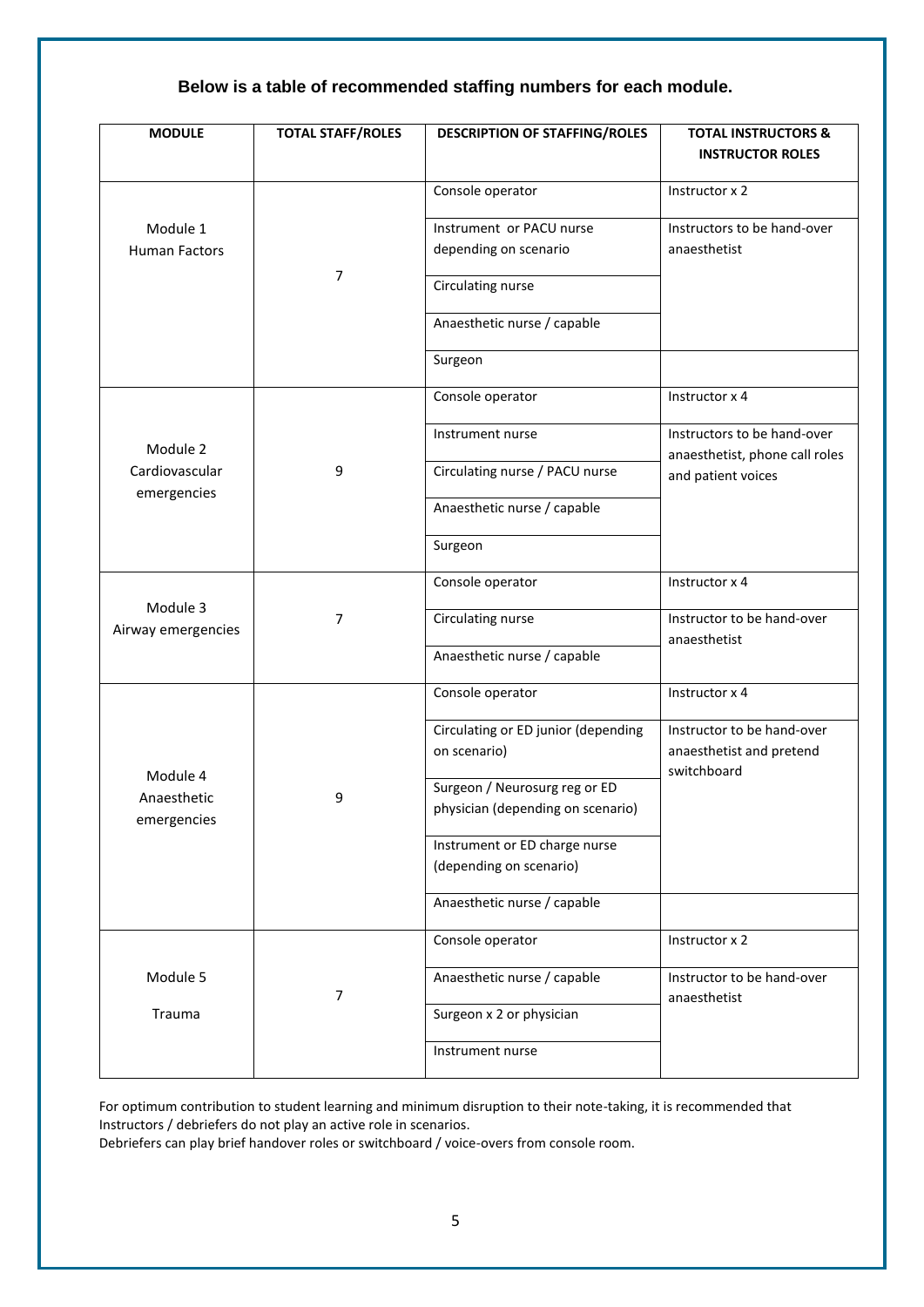#### <span id="page-6-0"></span>**2.3 Facilities**

The following are necessary, with the format determined by local centre design:

#### Instructors area

2.3.1 An area for instructors to prepare teaching materials, with access to the internet and standard office equipment.

#### Seminar and de-briefing rooms

2.3.2 Two rooms are required. One must be capable of seating all participants and instructors at one time. Each room must have whiteboard(s), and audio-visual presentation capability, including video-replay facilities.

#### Simulation areas

- 2.3.3 Skill station rooms.
- 2.3.4 Two rooms large enough to accommodate six participants and one instructor around a part-task trainer are required.

#### Simulation rooms

- 2.3.5 Two rooms suitable to run concurrent scenario-based simulation are required.
- 2.3.6 These should represent a contemporary working environment for ANZCA trainees.
- 2.3.7 The rooms, equipment and medication handling procedures must meet the requirements specified in the following ANZCA professional documents: *[PS04 Recommendations for](https://www.anzca.edu.au/getattachment/7045495a-0f12-4464-852c-b93c0453e1ed/PS04-Statement-on-the-post-anaesthesia-care-unit#page=)  [the Post-Anaesthesia Care Unit](https://www.anzca.edu.au/getattachment/7045495a-0f12-4464-852c-b93c0453e1ed/PS04-Statement-on-the-post-anaesthesia-care-unit#page=)*, *[PS18 Recommendations on Monitoring During](https://www.anzca.edu.au/getattachment/d2ef10af-bfad-4e1a-8e6d-cdb4d7555cc8/PS18BP-Guideline-on-monitoring-during-anaesthesia-Background-Paper#page=)  [Anaesthesia](https://www.anzca.edu.au/getattachment/d2ef10af-bfad-4e1a-8e6d-cdb4d7555cc8/PS18BP-Guideline-on-monitoring-during-anaesthesia-Background-Paper#page=)*, *[PS54 Minimum Safety Requirements for Anaesthetic Machines for Clinical](https://www.anzca.edu.au/getattachment/f05e02ec-2023-4c50-b57f-9549ea0c4183/PS54-Statement-on-the-minimum-safety-requirements-for-anaesthetic-machines-and-workstations-for-clinical-practice#page=)  [Practice](https://www.anzca.edu.au/getattachment/f05e02ec-2023-4c50-b57f-9549ea0c4183/PS54-Statement-on-the-minimum-safety-requirements-for-anaesthetic-machines-and-workstations-for-clinical-practice#page=)* and *[PS55 Recommendations of Minimum Facilities for Safe Administration of](https://www.anzca.edu.au/getattachment/7ee1b267-8c29-414e-86c2-6d0e50933d43/PS55-Recommendations-on-minimum-facilities-for-safe-administration-of-anaesthesia-in-operating-suites-and-other-anaesthetising-locations#page=)  [Anaesthesia in Operating Suites and Other Anaesthetising Locations](https://www.anzca.edu.au/getattachment/7ee1b267-8c29-414e-86c2-6d0e50933d43/PS55-Recommendations-on-minimum-facilities-for-safe-administration-of-anaesthesia-in-operating-suites-and-other-anaesthetising-locations#page=)*.
- 2.3.8 While medication handling and security must comply with local regulatory requirements, the form of medication presentation is at the discretion of the Supervisor of EMAC.
- 2.3.9 All aspects of workplace health and safety that apply to the acute care setting must be observed in the simulation environment.

#### <span id="page-6-1"></span>**2.4 Other facilities**

The following must be provided:

- 2.4.1 Change rooms and washrooms.
- 2.4.2 Theatre attire including hats and masks.
- 2.4.3 Facilities for secure storage of participants' valuables.
- 2.4.4 Storage area for equipment and teaching materials enabling the assembly of props before each course and a smooth transition between activities.
- 2.4.5 Meals area (preferably separate from seminar areas). This should accommodate all participants and instructors at one time and have tea and coffee-making facilities.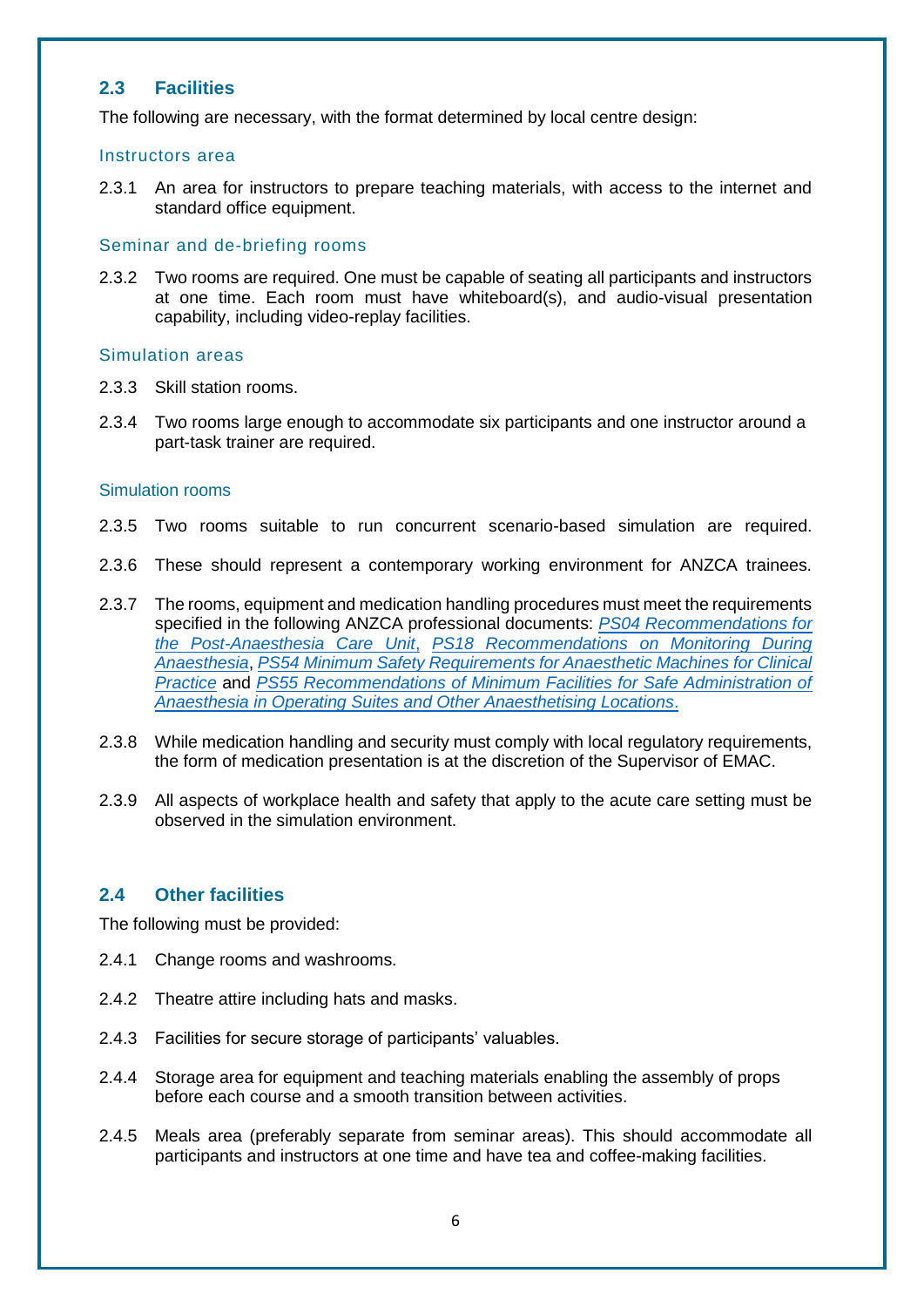#### <span id="page-7-0"></span>**2.5 Educational equipment**

- 2.5.1 The equipment must be capable of meeting educational goals described in the *EMAC Instructors' Manual*. Equipment must be appropriately maintained and there must be a capital expenditure plan for updating and replacing old equipment.
- 2.5.2 As itemised in the *EMAC Instructors' Manual*, two simulators and the range of training devices for the skill stations are essential. At least one of the simulators must have the following capabilities:

#### Respiratory system

- 2.5.3 Availability of a range of grades of difficulty for tracheal intubation including easy (with laryngoscope), moderately difficult (requires use of bougie or other device), extremely difficult (requires consideration of other techniques to achieve adequate oxygenation), and impossible.
- 2.5.4 Permit placement of a supraglottic airway device.
- 2.5.5 Permit ventilation by bag and mask.
- 2.5.6 Permit mechanical ventilation using an anaesthetic ventilator in a clinically appropriate manner.
- 2.5.7 Ability to vary left and right airway resistance and lung compliance characteristics ranging from a typical healthy adult through to severe bronchospasm, endobronchial intubation, and pneumothorax.
- 2.5.8 Asymmetric movement of the chest wall.
- 2.5.9 Continuous spontaneous respiratory rates over the adult range, with airflow at the mouth.
- 2.5.10 Vocalisation.
- 2.5.11 Simulation of carbon dioxide production. Capnography must provide sufficient information to allow detection of oesophageal intubation and cardio-respiratory emergencies during spontaneous ventilation and intermittent positive pressure ventilation.
- 2.5.12 Generating breath sounds that allow the detection and verification of effective lung ventilation on each side and the presence of bronchospasm.

#### Cardiovascular system

- 2.5.13 Generating a continuous range of values for heart rate, arterial blood pressure and central venous pressure over the adult range.
- 2.5.14 Changing electrocardiography (ECG) morphology including sinus rhythm, ventricular tachycardia (both pulsatile and pulseless), ventricular fibrillation, and acute cardiac ischaemia.
- 2.5.15 External defibrillation, cardioversion and pacing consistent with current clinical guidelines.
- 2.5.16 Auscultation for heart sounds.
- 2.5.17 Generating pulses able to be palpated, and which disappear as required by the scenario.
- 2.5.18 Providing clinically acceptable evidence of cardiac output during chest compression.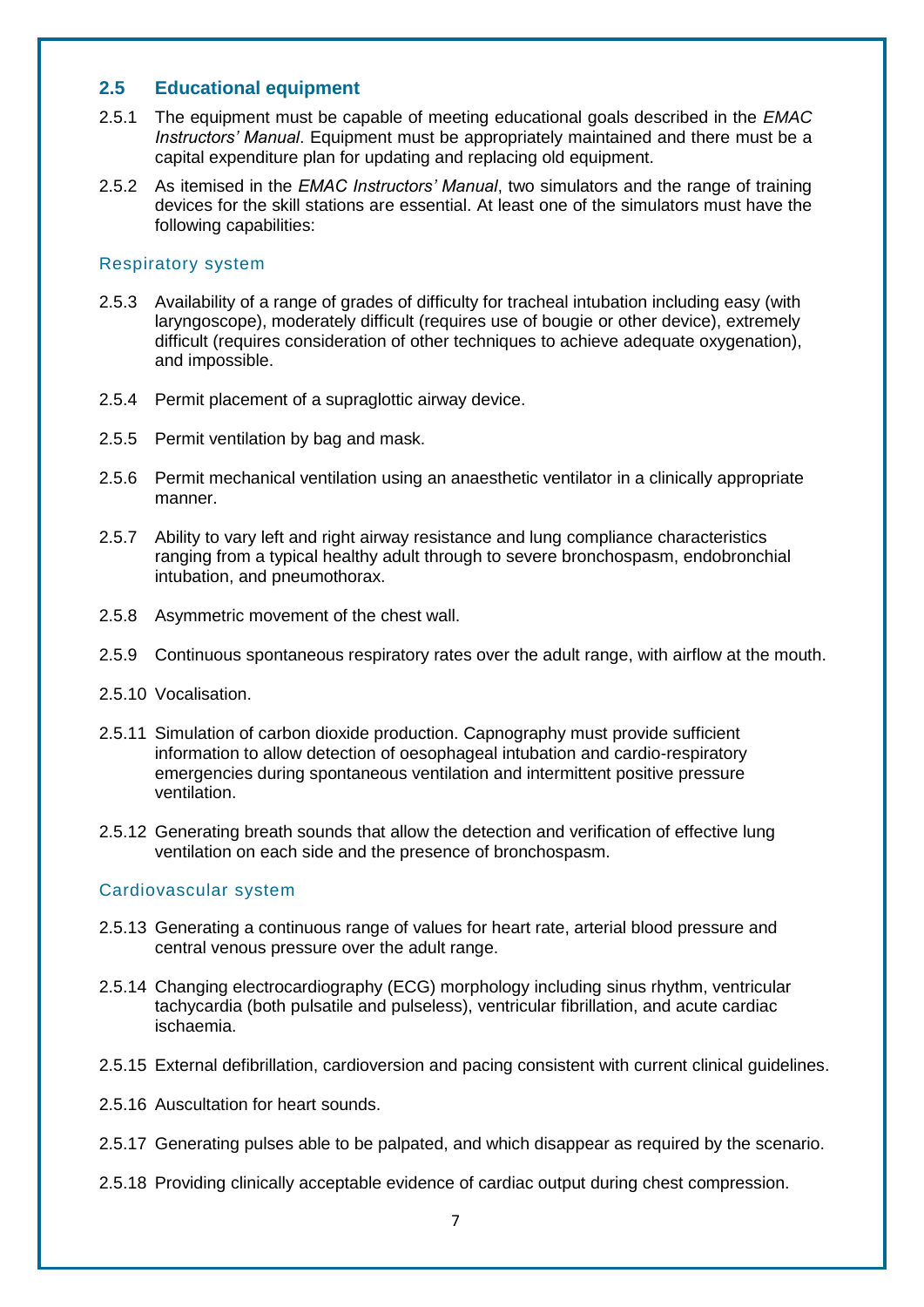#### Monitoring

2.5.19 The simulator should be able to interface with standard clinical monitors (or a replicated equivalent) and produce signals that are consistent with usual clinical practice. The monitoring should comply with *[PS18 Recommendations on Monitoring](https://www.anzca.edu.au/getattachment/0c2d9717-fa82-4507-a3d6-3533d8fa844d/PS18-Guideline-on-monitoring-during-anaesthesia#page=)  [During Anaesthesia](https://www.anzca.edu.au/getattachment/0c2d9717-fa82-4507-a3d6-3533d8fa844d/PS18-Guideline-on-monitoring-during-anaesthesia#page=)*.

#### <span id="page-8-0"></span>**2.6 Courses**

2.6.1 The course must meet the aims and objectives as outlined in the *EMAC Instructors' Manual*. For further information email: [emac@anzca.edu.au.](mailto:emac@anzca.edu.au)

## <span id="page-8-1"></span>**2.7 Quality assurance**

#### External faculty

- 2.7.1 On a minimum of one course per year, each centre should host a visiting instructor as external faculty. External faculty must be Full EMAC Instructors who regularly instruct at a different centre. The purpose of inviting external faculty is to assist centres to share ideas and innovations and so that benchmarking and consistency results. A written report to the Supervisor of EMAC should be provided by the external faculty.
- 2.7.2 External faculty and participants of the ANZCA Continuing Professional Development (CPD) Program are eligible to claim credits. Visit the CDP website for more detail.

#### Professional development

2.7.3 The centre will provide a credible professional development program for simulation instructors.

#### Documentation

- 2.7.4 Participants must receive written notification of their satisfactory completion.
- 2.7.5 Participants are asked to complete a standardised evaluation form for all modules.
- 2.7.6 A summary of the course evaluation forms must be available to accreditation teams.
- 2.7.7 The Supervisor of EMAC must submit an annual report to the EMAC Course Subcommittee (vi[a emac@anzca.edu.au\)](mailto:emac@anzca.edu.au). The annual report should summarise the past year of EMAC activities and outcomes. As a minimum this will include:
	- 2.7.7.1 The number of attendees.
	- 2.7.7.2 External visiting faculty.<br>2.7.7.3 Names and status of EM
	- Names and status of EMAC course Conveners and Instructors for the centre.
	- 2.7.7.4 Faculty development activities.
	- 2.7.7.5 A summary of the course evaluation forms.
	- 2.7.7.6 Other important feedback including the number of times a simulator fails resulting in a delay or alternate educational activity being enacted
	- 2.7.7.7 Any innovations trialed, and whether they will be forwarded to the EMAC Subcommittee.
	- 2.7.7.8 Centre difficulties and material changes in status since last accrediting visit. Documentation of regular credentialing of Instructors will assist in ensuring that an appropriate mix of Instructors is present on each course.

#### Scheduling of courses

2.7.8 Accredited centres should conduct at least two EMAC courses per year.

2.7.9 Accredited centres are encouraged to cooperate in the scheduling of courses so that a calendar of courses is developed and advertised for each.

2.7.10 Centres can refer to the ANZCA website to1ensure courses do not conflict with key events such as examinations and education meetings.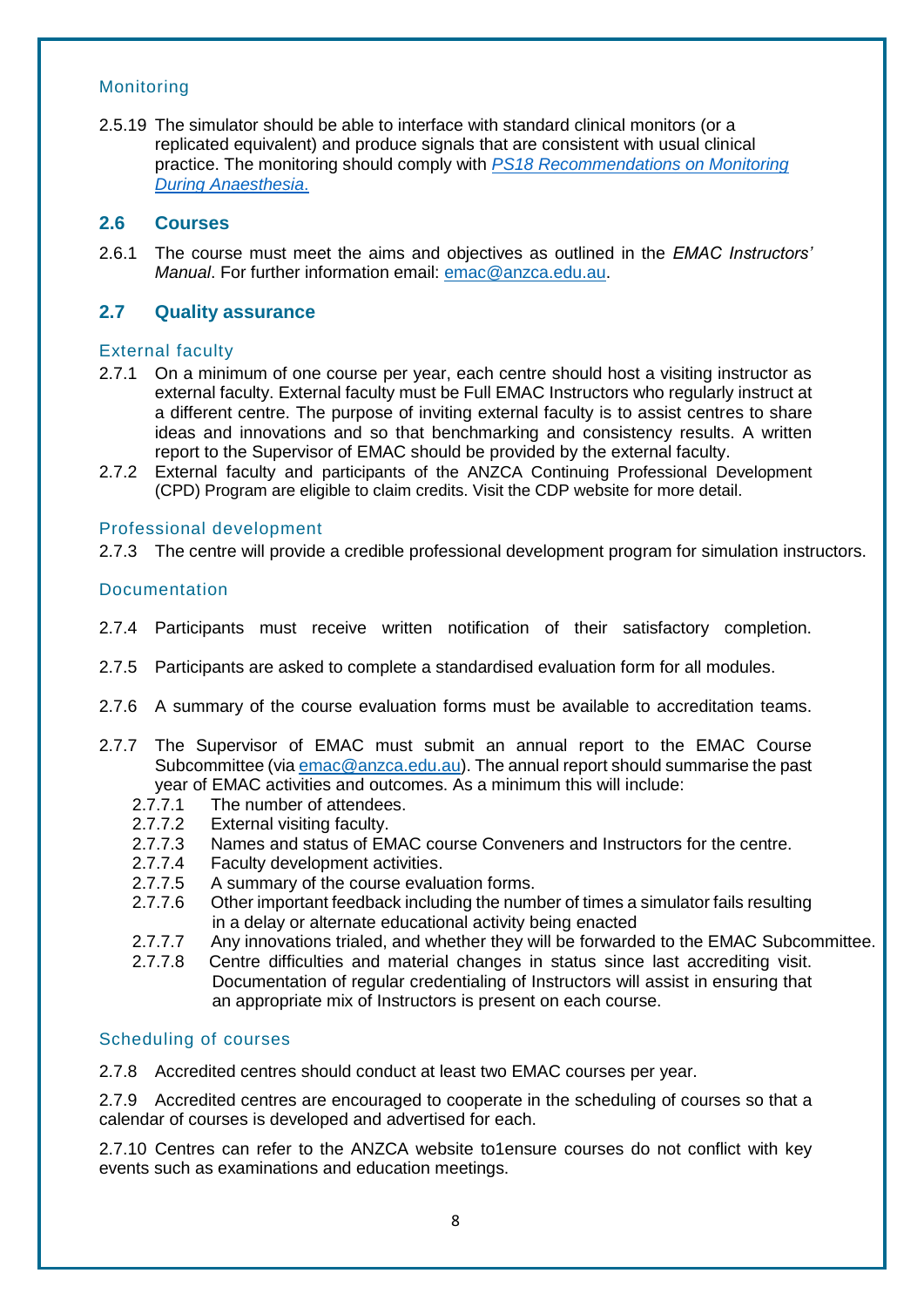#### <span id="page-9-0"></span>**2.8 Accreditation of simulation centres for delivery of the EMAC course**

ANZCA accredits simulation centres to deliver the EMAC course against a set of standards (detailed above). The application process to become an accredited simulation centre includes self-assessment of the simulation centre against the EMAC standards and a site inspection.

#### The process is:

2.8.1 The simulation centre requests the application documentation for provisional accreditation by contacting [emac@anzca.edu.au](mailto:emac@anzca.edu.au)

2.8.2 Complete a self-assessment against the standards listed above (Refer  $2.1 - 2.7$ ).

2.8.3 The application is jointly submitted to ANZCA by the simulation centre Director/Manager and the EMAC Supervisor (or intended EMAC Supervisor)

2.8.4 The application is reviewed by the Chair, EMAC subcommittee, with the outcome being; a) provisional accreditation granted for 6 months, or b) provisional accreditation not granted

2.8.5 The simulation centre is granted provisional accreditation to run one EMAC course no later than 6 months after the granting of provisional accreditation - this enables the simulation centre to prepare for the first course which is when the inspection occurs

2.8.6 The simulation centre is assessed against the standards in the EMAC handbook by an accreditation team from ANZCA. After the inspection the accreditation visitors will a) recommend full accreditation for up to 5 years, or b) recommend conditional accreditation for a shorter period with specified corrective actions, or c) not recommend accreditation.

2.8.7 The simulation centre can then schedule and advertise further courses

2.8.8 There is an annual license fee payable by the Centre to ANZCA for running the course/s

2.8.9 The simulation centre sets their own fee for the course

#### <span id="page-9-1"></span>**2.9 Appointment of EMAC accreditation visitors**

Visitors are either councillors, members of the EMAC S/C or appointed by the EMAC S/C. Appointment of visitors will take into account the following factors:

- 2.9.1 Advanced communication skills including ability to interact with senior colleagues and administrators.
- 2.9.2 Knowledge of the EMAC Handbook, in particular EMAC Accreditation Standards, as well as the ANZCA training program and relevant ANZCA policy.
- 2.9.3 Experience with the delivery of the EMAC course
- 2.9.4 Experience with the organisation and governance of simulation centres
- 2.9.5 Relevant training/experience/attendance at a visitors' workshop.
- 2.9.6 Ability to recognise and manage potential bias and conflicts of interest.
- 2.9.7 Willingness to commit to on-site inspections.
- 2.9.8 Specific expertise, where relevant.

Initial appointment will require the presentation of a brief CV and covering letter outlining relevant experience, skills and attributes. A conflict of interest statement, updated annually, must also be provided at the time of initial appointment.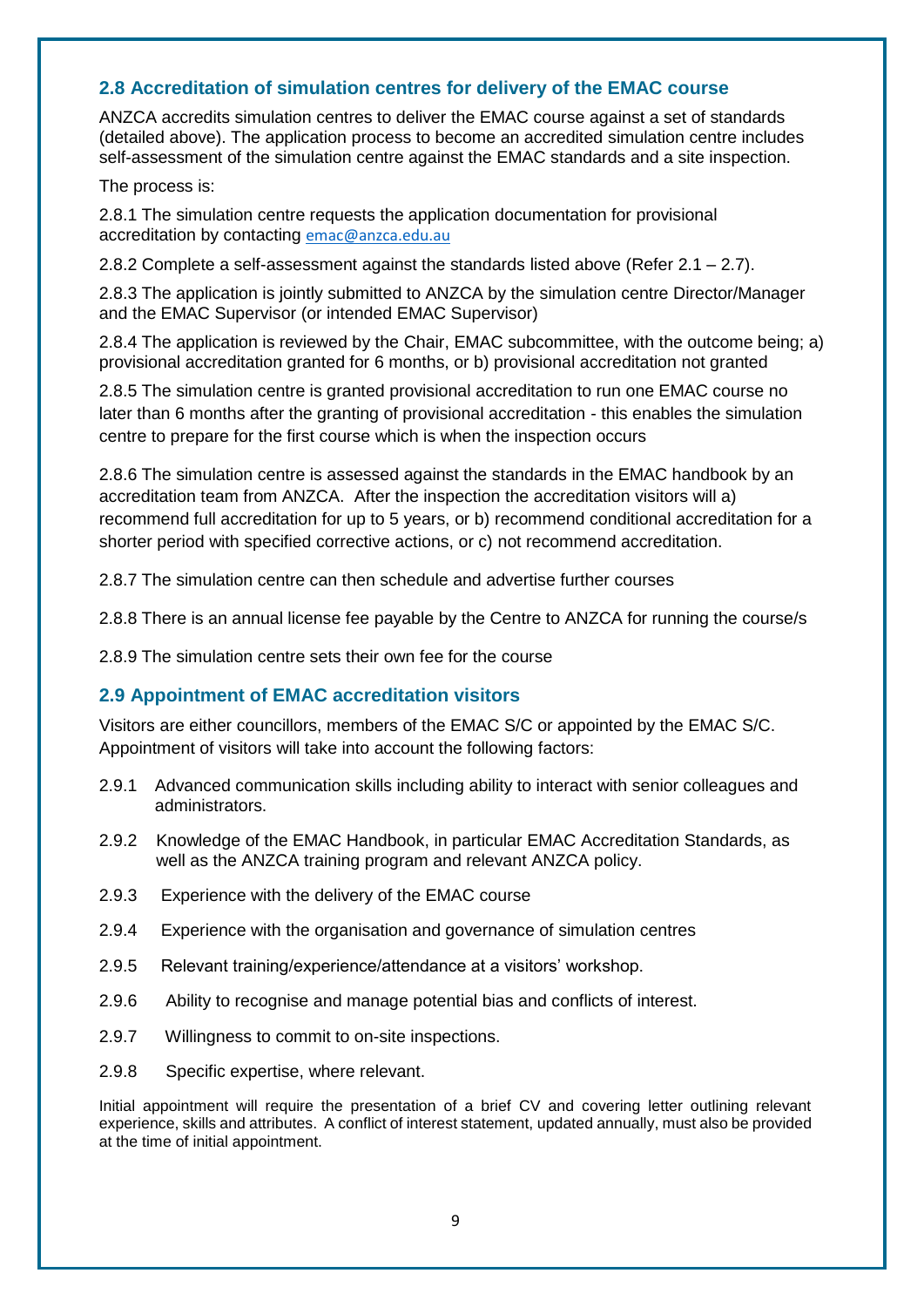## <span id="page-10-0"></span>**3. ROLES**

## <span id="page-10-1"></span>**3.1 Supervisor of EMAC**

#### Appointment

- 3.1.1 Supervisors of EMAC must hold a current FANZCA or other equivalent qualification acceptable to ANZCA Council.
- 3.1.2 Supervisors of EMAC must be a current, Full EMAC Instructor throughout their appointment as Supervisor of EMAC.
- 3.1.3 Supervisors of EMAC must have acted as convener a minimum of three times
- 3.1.4 Supervisors of EMAC must be nominated by two ANZCA Fellows, including at least one full EMAC Instructor, and be recommended for appointment by the EMAC Course Subcommittee and ratified by the Education, Executive Management Committee (EEMC).
- 3.1.5 The nomination requires a letter addressed to the Chair of the EMAC Subcommittee outlining how the applicant addresses the criteria below, signed by the two ANZCA Fellows. A current CV of the nominee is also required.
- 3.1.6 Appointment of Supervisors of EMAC will take into account the following factors
	- 3.1.6.1 Content expertise and experience in simulation
	- 3.1.6.2 Minimum of two years' experience as a Full EMAC Instructor and be a current Full EMAC Instructor throughout their appointment.
	- 3.1.6.3 Content expertise and experience in medical education
	- 3.1.6.4 Knowledge of the ANZCA or HKCA training programs, including current or recent experience of ANZCA or HKCA supervisory roles e.g. WBA assessor
	- 3.1.6.5 Have acted as an EMAC Convenor for a minimum of three full EMAC courses.
- 3.1.7 The term of the appointment for Supervisors of EMAC will be for three years up to a maximum of 12 years on approval by the EMAC Subcommittee. An SoE Agreement form must be completed for the duration of the appointment.

#### **Duties**

- 3.1.8 The Supervisor of EMAC has overall responsibility for EMAC courses run at their centre and for the recommendation of Associate, Assistant and Full EMAC Instructors to the EMAC Course Subcommittee.
- 3.1.9 The Supervisor of EMAC also has responsibility for the preparation and submission of the annual report to the EMAC Course Subcommittee.
- 3.1.10 Refer to the [Supervisor of EMAC terms of reference](http://www.anzca.edu.au/documents/eu-emac-supervisor-of-emac-tor-20170206-v1-0) for further information on responsibilities.

#### Maintenance of appointment

3.1.11 Re-appointment is on the basis of the respective Supervisor of EMAC meeting their duty requirements listed in the above items 3.1.9, 3.1.10 and 3.1.11.

3.1.12 The Education Unit will contact the Supervisor of EMAC every three years with a current Supervisor of EMAC Agreement form for signing. The Supervisor of EMAC is requested to write to the Chair of the EMAC Subcommittee in advance of their planned resignation.

- 3.1.13 Supervisors of EMAC must have acted as external faculty at least once in a different region or country other than their nominated 'home' simulation centre, within three years.
- 3.1.13.1 For each reappointment period, the SOE must acted as external faculty (in a different region or country) at least once within every three year period thereafter.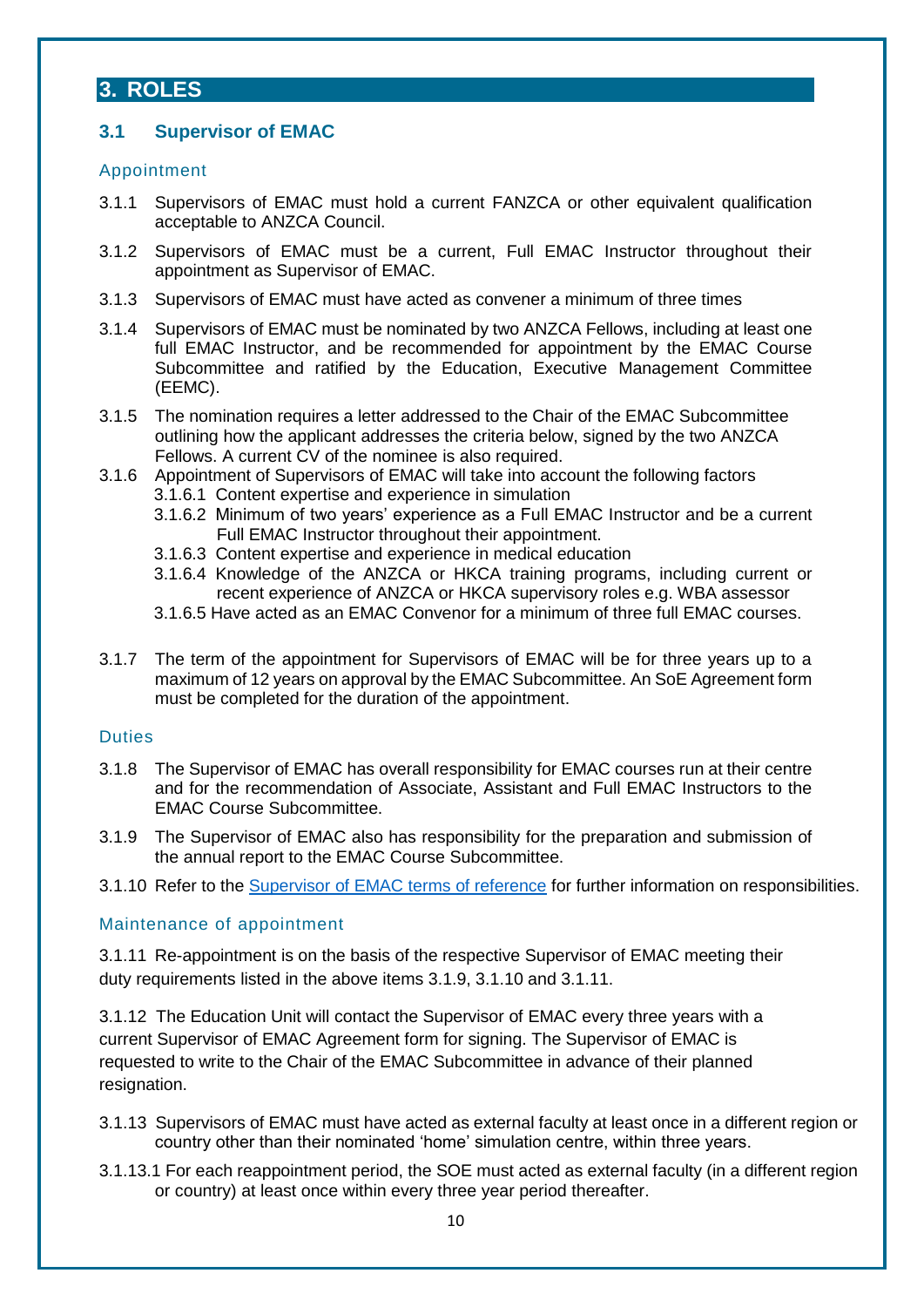#### Exception requests and special consideration

3.1.14 On occasion the Supervisor of EMAC may request exceptions or special consideration if elements of EMAC course delivery (eg, equipment, facilities, instructors, participants), are not fully aligned with EMAC accreditation standards. These requests should be made to ANZCA via emac@anzca.edu.au and a response will be provided following consultation with the appropriate ANZCA committee. ANZCA reserves the right to decline requests and make decisions that ensure the EMAC Course is not compromised and that no participant is inadvertently disadvantaged. All requests will need to be made on an individual basis.

#### <span id="page-11-0"></span>**3.2 Full EMAC Instructor**

#### Appointment

- 3.2.1 Full EMAC Instructors are required to:
	- 3.2.1.1 Hold FANZCA or other equivalent qualification acceptable to ANZCA Council and be practicing anaesthesia as an independent practitioner either currently or within the past five years.
	- 3.2.1.2 Have fulfilled all Assistant EMAC Instructor criteria. If an Instructor qualifies for both Full and Assistant positions at the same time, their Supervisor of EMAC cannot submit both applications at the same time – an Instructor needs to be voted as Assistant first and fulfil Assistant Instructor duties until being nominated separately as a Full Instructor.
	- 3.2.1.3 Attend and instruct on at least two complete EMAC courses and gained a satisfactory evaluation from the EMAC convener using a transparent and valid process. It is recommended that one of these be at a different centre from the usual 'home' centre and at least one instruction conducted at their 'home' centre.
	- 3.2.1.4 An Assistant EMAC Instructor who teaches at more than one simulation centre, will need to be recommended by a minimum of two Supervisor of EMACs in order to be promoted to Full Instructor.
	- 3.2.1.5 Have a thorough knowledge of the EMAC course content, aims and learning objectives for each module.
	- 3.2.1.6 Have sufficient content knowledge and skill to facilitate educational activities including debriefing, teaching a skill, running a problem-based learning discussion session.
	- 3.2.1.7 Be approved by the EMAC Course Subcommittee on recommendation of the Supervisor of EMAC. The nomination form for the Supervisor of EMAC to complete is downloadable from the ANZCA [website.](https://www.anzca.edu.au/getattachment/a5204013-7ee4-483e-b3ad-b2f5529d3603/Full-EMAC-Instructor-application-form#page=)

#### **Duties**

- 3.2.2 Full EMAC Instructors may instruct on an EMAC course without supervision and are eligible to accept the roles of EMAC Convener and Supervisor of EMAC.
- 3.2.3 Full EMAC Instructors are expected to foster a safe and supportive learning environment with mutual respect between learners and instructors, in accordance with the guidance offered in the introduction to the *EMAC Instructors' Manual*.

#### Maintenance of appointment

- 3.2.4 Requirements for ongoing experience:
	- 3.2.4.1 Instruct on all modules of the EMAC course at least once per year.
	- 3.2.4.2 After an absence of greater than one year, Instructors must instruct as an Assistant EMAC Instructor for one full course.
- 3.2.5 Participation in the ANZCA Continuing Professional Development Program or equivalent.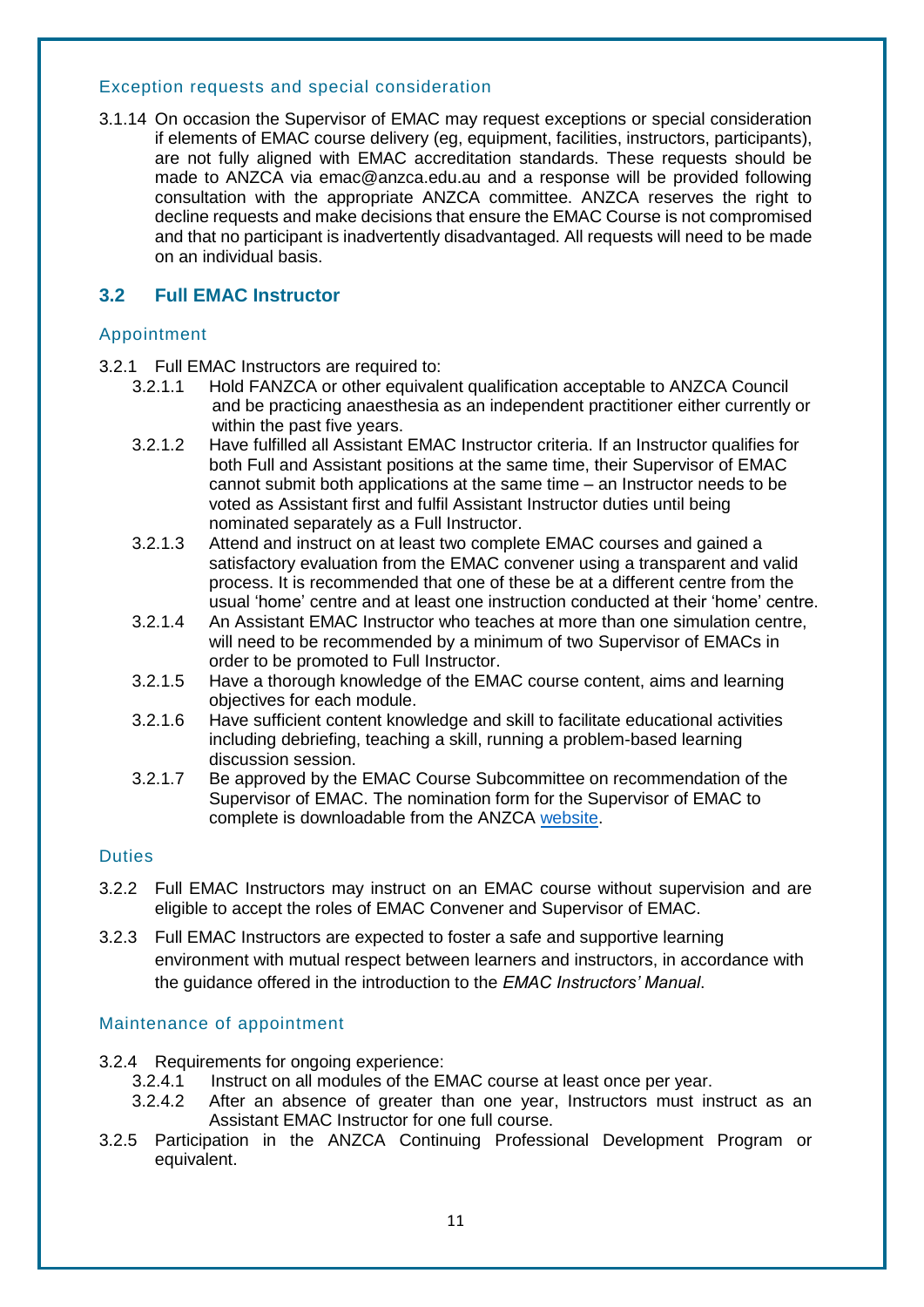#### <span id="page-12-0"></span>**3.3 Assistant EMAC Instructor**

#### Appointment

- 3.3.1 Assistant EMAC Instructors are required to:
	- 3.3.1.1 Hold an appropriate specialist qualification. This may be either FANZCA or other equivalent qualification acceptable to ANZCA Council. ANZCA provisional fellows may apply.
	- 3.3.1.2 Provisional fellows may apply if the provisional fellow is undertaking a Medical Education or Simulation Fellowship.
	- 3.3.1.3 Provide evidence of completion of an EMAC course.
	- 3.3.1.4 Provide evidence of completion of an approved simulation instructor course approved by the EMAC Course Subcommittee.
	- 3.3.1.5 Provide evidence of appropriate training in teaching technical skills and drills either as part of the Scholar Role or via other means, for example the ANZCA Educator's Program.
	- 3.3.1.6 Submit the specified application form, including a completed referee report from the head of department in which the applicant works, to the Supervisor of EMAC at the chosen EMAC course center.
	- 3.3.1.7 Be approved by the EMAC Course Subcommittee on recommendation of the Supervisor of EMAC. The nomination form for the Supervisor of EMAC to complete is downloadable from the ANZCA [website.](https://www.anzca.edu.au/getattachment/e3c4c2da-a93f-4d5f-a944-3904b4ba2c06/Assistant-EMAC-Instructor-application-form#page=)
	- 3.3.1.8 All EMAC Instructors are required to nominate a "home" base (EMAC Simulation Centre) where their Supervisor of EMAC is located and where their administration details are managed. Instructors may instruct at other centres in addition to their home base.

#### **Duties**

- 3.3.2 Assistant EMAC Instructors are qualified to instruct on an EMAC course with supervision by a Full EMAC Instructor. After each EMAC course, Assistant EMAC Instructors will receive formal feedback regarding their performance from the course Convener.
- 3.3.3 Assistant EMAC Instructors are expected to foster a safe and supportive learning environment with mutual respect between learners and instructors, in accordance with the guidance offered in the introduction to the *EMAC Instructors' Manual*.

#### <span id="page-12-1"></span>**3.4 Associate EMAC Instructor**

#### Appointment

- 3.4.1 Associate EMAC Instructors are required to:
	- 3.4.1.1 Hold an appropriate qualification
	- 3.4.1.2 a) FANZCA or other equivalent qualification acceptable to ANZCA Council, but without the need to have been practising independent anaesthesia within the past five years.

OR

- 3.4.1.3 b) Non-FANZCA, which may include those with appropriate knowledge and skills from other medical specialties or relevant fields of endeavour
- 3.4.1.4 Submit the specified application form, including completed referee report and CV, to the Supervisor of EMAC at the chosen EMAC course centre.
- 3.4.1.5 Be approved by the EMAC Course Subcommittee on recommendation of the Supervisor of EMAC. The nomination form for the Supervisor of EMAC to complete is downloadable from the ANZCA [website.](https://www.anzca.edu.au/getattachment/99f1b14d-2d48-4671-aacd-d0af2d595301/Associate-EMAC-Instructor-application-form#page=)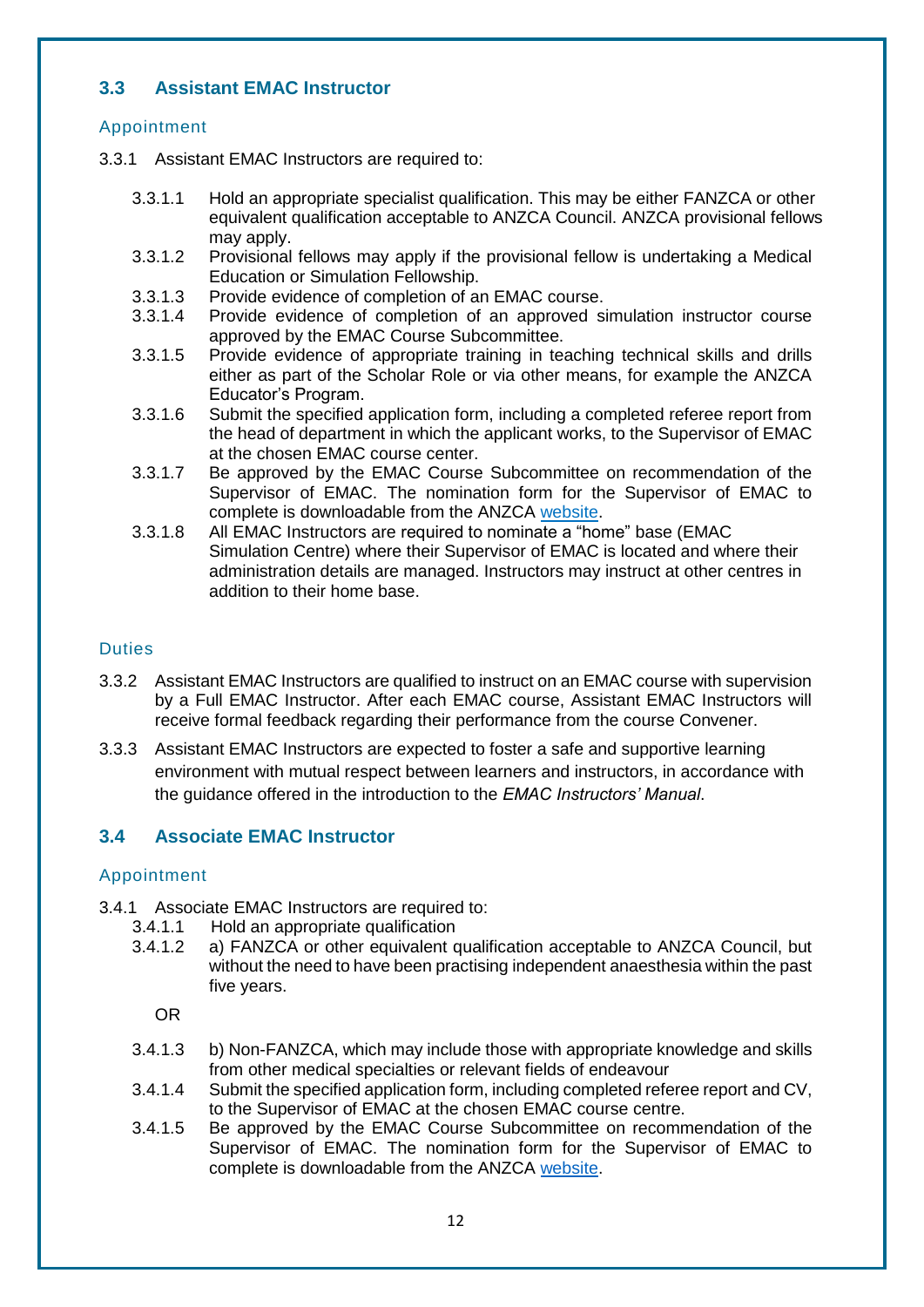#### Duties

- 3.4.2 Associate EMAC Instructors may instruct on EMAC courses in a super-nummerary relationship with a Full EMAC Instructor.
- 3.4.3 Associate EMAC Instructors are expected to foster a safe and supportive learning environment with mutual respect between learners and instructors, in accordance with the guidance offered in the introduction to the *EMAC Instructors' Manual*.

#### Maintenance of appointment

3.4.4 Requirements for ongoing experience:

3.4.4.1 Approval of Associate EMAC Instructors is valid for up to five years. Such Instructors are then required to reapply to maintain their Associate EMAC Instructor status.

#### <span id="page-13-0"></span>**3.5 EMAC Course Convener**

#### Appointment

3.5.1 The EMAC Course Convener must be a Full EMAC Instructor who has taught on every module as a Full Instructor. The Convener is appointed locally by the Supervisor of EMAC.

#### **Duties**

3.5.2 The EMAC Course Convener must be present for the duration of the course they are convening and has responsibility for its overall organisation and the approval of documentation following successful completion of the EMAC course by participants.

## <span id="page-13-1"></span>**4. APPROVAL OF SIMULATION INSTRUCTOR COURSES**

- 4.1 Simulation instructor courses must be prospectively approved by the EMAC subcommittee according to the requirements detailed in this Handbook at item 4.6.
- 4.2 Application forms can be obtained on request from emac@anzca.edu.au.
- 4.3 A list of approved courses can be found on the ANZCA website.
- 4.4 Instructor courses will be approved for a period of five years. Any changes to course content or course leadership (e.g., course director or senior faculty) during this period will require the course provider to submit a revised application to the EMAC subcommittee.
- 4.5 At the end of the five-year approval period, a new application should be submitted to the EMAC subcommittee.
- 4.6 Upon completion of a generic simulation instructor course, novice instructors are expected to understand the relevant educational principles, including the principles of adult learning and the influence of teaching style and method on learning, as well as possess the knowledge, skills and attitudes to:
	- 4.6.1 Be able to clearly describe the role of human factors in crisis management and distinguish between technical and non-technical skills.
	- 4.6.2 Facilitate problem-based learning discussions.
	- 4.6.3 Facilitate small group learning.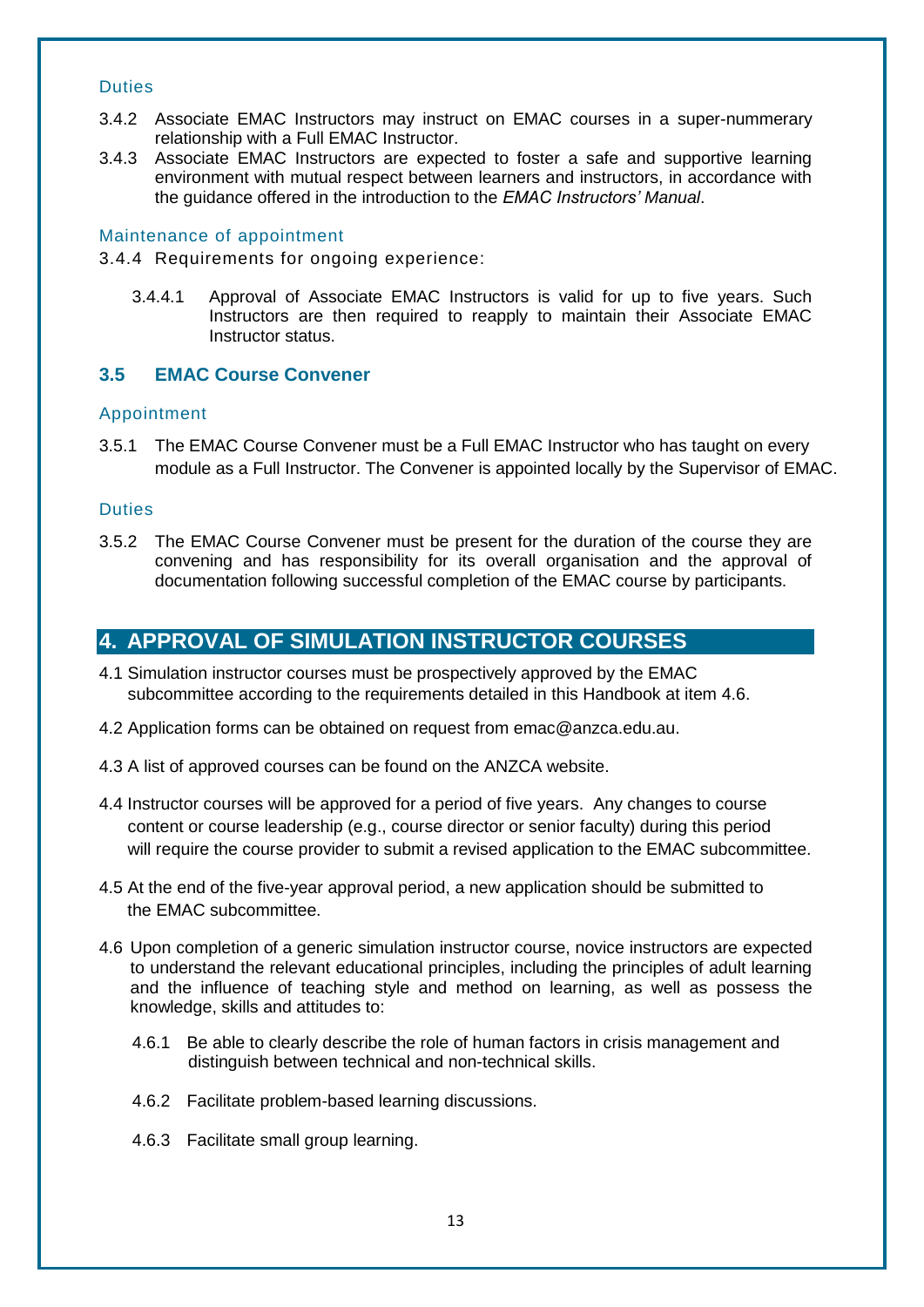- 4.6.4 Critically observe performance in simulated clinical scenarios.
- 4.6.5 Debrief simulated clinical scenarios.
- 4.6.6 Provide effective feedback.

## <span id="page-14-0"></span>**5. GOVERNANCE**

#### <span id="page-14-1"></span>**5.1 EMAC course subcommittee**

- 5.1.1 The EMAC course and accreditation of centres is governed by the Effective Management of Anaesthetic Crises (EMAC) Course Subcommittee. The EMAC Course Subcommittee is responsible for accreditation processes including the monitoring of Simulation Centres and reports to the Education, Executive Management Committee (EEMC) on matters pertaining to the EMAC course.
- 5.1.2 Refer to the [EMAC Course Subcommittee terms of reference](https://networks.anzca.edu.au/d2l/le/content/7396/viewContent/85994/View) for further information.

#### <span id="page-14-2"></span>**5.2 Supervisor of EMAC network**

- 5.2.1 The Supervisors of EMAC Network provides a forum for the Supervisors of EMAC and EMAC Course Subcommittee to collaborate, share, discuss and advise on challenges faced relating to the EMAC course.
- 5.2.2 Refer to the [Supervisor of EMAC Network terms of reference](https://networks.anzca.edu.au/d2l/le/content/7396/viewContent/85961/View) for further information.

## <span id="page-14-3"></span>**6. RELATED DOCUMENTS**

- 6.1 The *Effective Management of Anaesthetic Crises (EMAC) Course Participants' Manual*, available via [emac@anzca.edu.au.](mailto:emac@anzca.edu.au)
- 6.2 *The Effective Management of Anaesthetic Crises (EMAC) Instructors' Manual*, available via [emac@anzca.edu.au.](mailto:emac@anzca.edu.au)

## <span id="page-14-4"></span>**7. FEES**

- 7.1 Participant fees for EMAC Courses are set locally by each individual simulation centre.
- 7.2 The annual EMAC Course licence fee will be confirmed on an annual basis following the November Council meeting. The confirmed fee will subsequently be communicated to each simulation centre. For enquiries, please contact [emac@anzca.edu.au.](mailto:emac@anzca.edu.au)

7.2.1 Further information on fees and payment process can be found on the EMAC Course [web page.](https://www.anzca.edu.au/education-training/cme-courses-and-resources/emac-course)

## **8. CONTACT ANZCA**

For queries about the EMAC course please contact the ANZCA Education Unit:

**Email:** [emac@anzca.edu.au](mailto:emac@anzca.edu.au)

**Telephone:** +61 3 9093 4947

**Post:** Australian and New Zealand College of Anaesthetists

ANZCA House 630 St Kilda Road Melbourne Victoria 3004 Australia